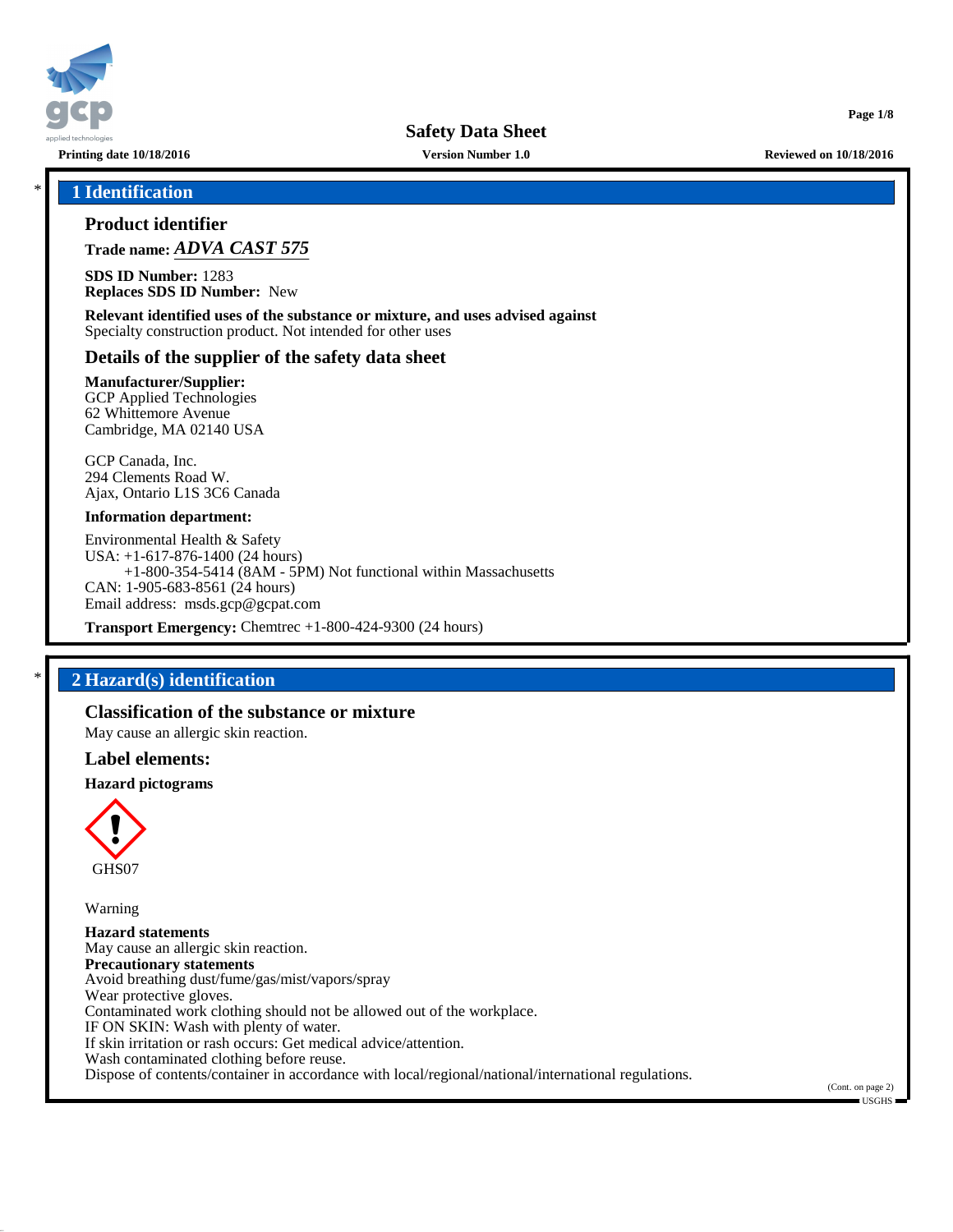## **Trade name:** *ADVA CAST 575*

**NFPA ratings (scale 0 - 4)**

1 1  $\overline{\mathbf{0}}$  $Health = 1$  $Fire = 1$ Reactivity  $= 0$ 

### **HMIS-ratings (scale 0 - 4)**

 HEALTH FIRE **REACTIVITY** 0 \*1  $\boxed{1}$ 

Health  $= *1$  $Flammability = 1$ Reactivity  $= 0$ 

## **Other hazards**

**Results of PBT and vPvB assessment**

**PBT:** Not applicable. **vPvB:** Not applicable.

## \* **3 Composition/information on ingredients**

## **Chemical characterization: Mixture**

**Description:** Mixture of the hazardous substance(s) listed below with additional nonhazardous ingredients.

**Hazardous components:**

26172-55-4 | 5-chloro-2-methyl-2H-isothiazol-3-one 0.0-0.1%

## \* **4 First-aid measures**

## **Description of first aid measures**

#### **General information:**

Get medical advice/attention if you feel unwell.

#### **After inhalation:**

Supply fresh air. If required, provide artificial respiration. Keep patient warm. Consult doctor if symptoms persist.

#### **After skin contact:**

Immediately wash contaminated skin with soap or mild detergent and water. If this chemical soaks clothing, immediately remove clothing and wash skin.

#### **After eye contact:**

Rinse opened eye for several minutes under running water.

Rinse cautiously with water for several minutes.

#### **After swallowing:**

Rinse mouth.

Do NOT induce vomiting.

Never give anything by mouth to an unconscious person.

#### **Information for doctor:**

**Most important symptoms and effects, both acute and delayed** May cause sensitization by skin contact.

**Indication of any immediate medical attention and special treatment needed** No further relevant information available.

(Cont. on page 3)

USGHS

(Cont. from page 1)

**Page 2/8**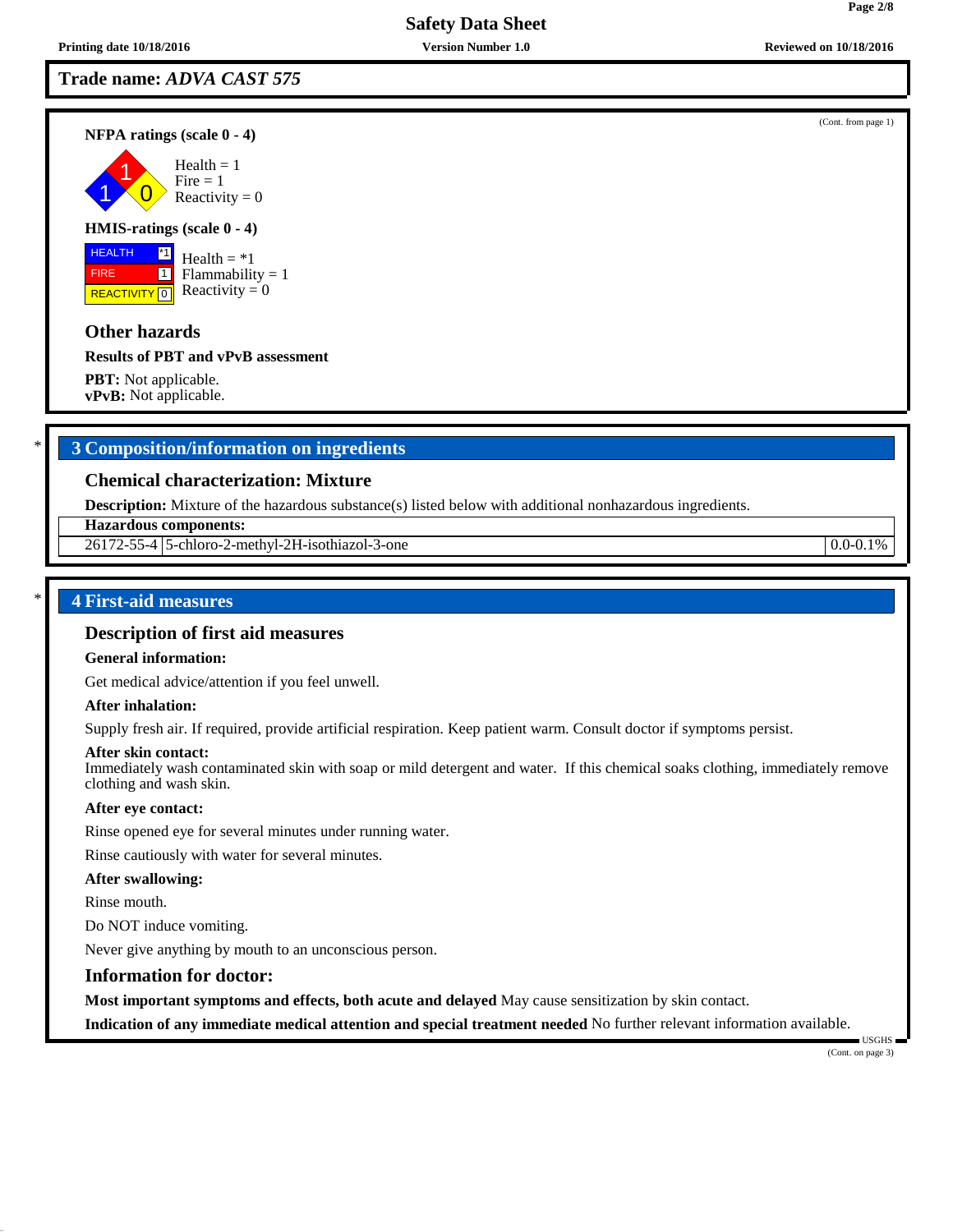**Trade name:** *ADVA CAST 575*

(Cont. from page 2)

**Page 3/8**

## \* **5 Fire-fighting measures**

**Special hazards arising from the substance or mixture** No further relevant information available.

**Additional information** Collect contaminated fire fighting water separately. It must not enter the sewage system.

## **6 Accidental release measures**

### **Personal precautions, protective equipment and emergency procedures**

Wear protective equipment. Keep unprotected persons away.

## **Methods and material for containment and cleaning up:**

Contain and/or absorb spill with inert material (i.e. sand, vermiculite) then place in a suitable container.

Sweep up spilled product into receptacles.

Dispose contaminated material as waste according to section 13 of the SDS.

### **Reference to other sections**

See Section 7 for information on safe handling.

See Section 8 for information on personal protection equipment.

See Section 13 for disposal information.

## \* **7 Handling and storage**

#### **Handling:**

#### **Precautions for safe handling**

Open and handle receptacle with care.

Prevent formation of aerosols. Avoid contact with eyes, skin and clothing. Do not take internally. Practice good personal hygiene to avoid ingestion. Use only with adequate ventilation. Wash clothing before reuse. FOR PROFESSIONAL USE ONLY. KEEP OUT OF CHILDREN'S REACH.

**Information about protection against explosions and fires:** No special measures required.

## **Conditions for safe storage, including any incompatibilities**

**Storage:**

**Information about storage in one common storage facility:** No special measures required.

**Further information about storage conditions:** Keep receptacle tightly sealed.

**Specific end use(s)** No further relevant information available.

## \* **8 Exposure controls/personal protection**

**Additional information about design of technical systems:** No further data; see item 7.

### **Control parameters**

**Components with limit values that require monitoring at the workplace:**

The product does not contain any relevant quantities of materials with critical values that have to be monitored at the workplace.

**Additional information:** The lists that were valid during the creation were used as basis.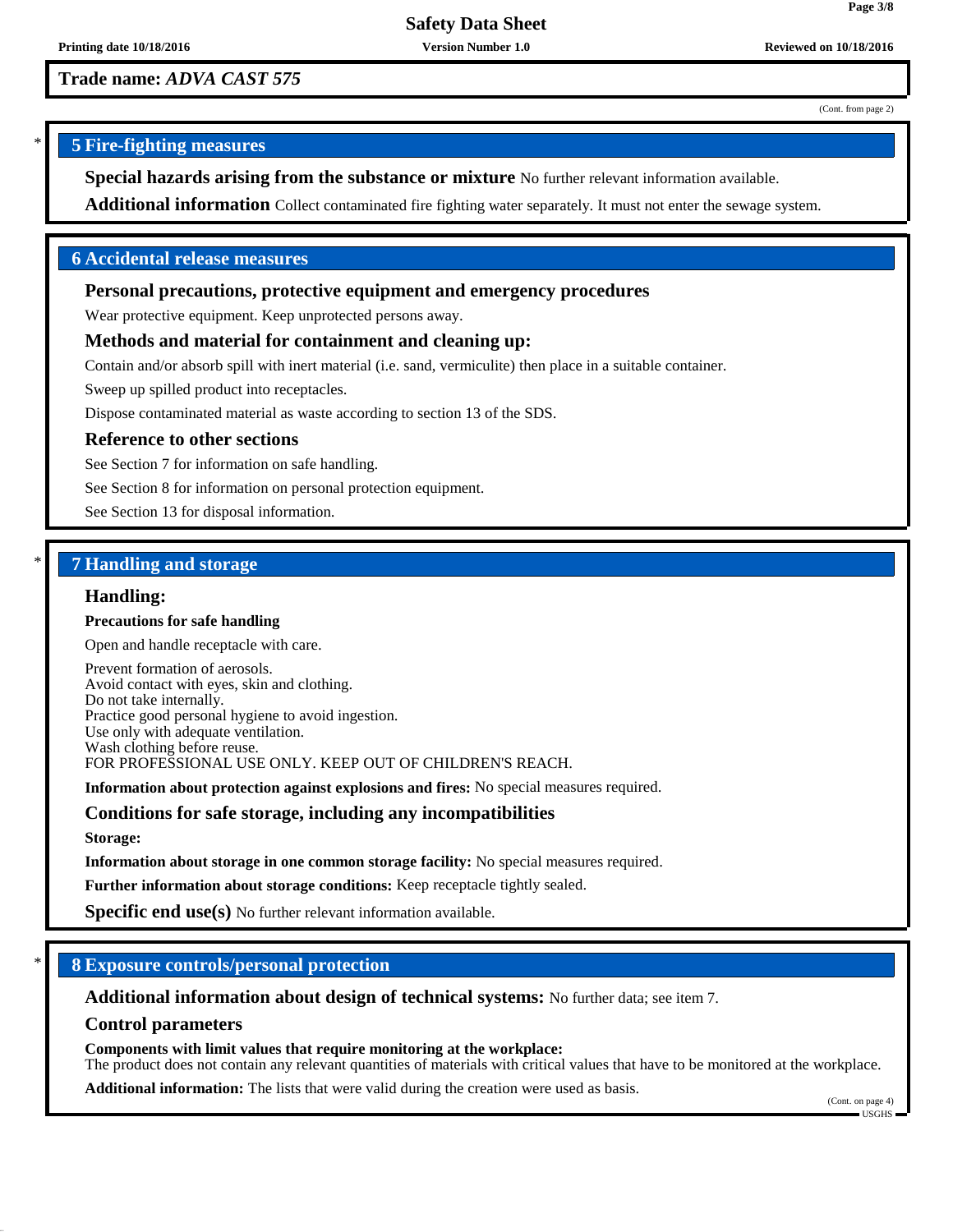**Trade name:** *ADVA CAST 575*

(Cont. from page 3)

**Page 4/8**

## **Exposure controls**

**Personal protective equipment:**

**General protective and hygienic measures:**

Avoid contact with the eyes and skin.

The usual precautionary measures for handling chemicals should be followed.

#### **Breathing equipment:**

Control exposure to ingredients with workplace control parameters if mentioned above. If no ingredients are listed, respiratory protection is generally not required.

If exposure limits are listed and may be exceeded, use approved respiratory protective equipment and filter type appropriate for the listed ingredients. (NIOSH, CEN, etc.).

#### **Protection of hands:**

Gloves should be worn to prevent skin contact and should be impermeable and resistant to the product. Rubber or other impervious gloves should be worn to prevent skin contact.

**Material of gloves** Gloves should be worn to prevent skin contact and should be impermeable and resistant to the product.

#### **Eye protection:**



Safety glasses with side shield protection.

Safety glasses with side shields should be worn to prevent contact due to splashing. Under high vapor mist concentrations, tightly sealed goggles should be worn.



A face shield should also be worn if there is potential exposure to splash or spray.

#### **Body protection:**

Protective work clothing

Use personal protective equipment as required.

Take off contaminated clothing.

\* **9 Physical and chemical properties Information on basic physical and chemical properties General Information Appearance: Form:** Liquid Color: Liquid Color: **Color:** blue/green<br> **Odor:** blue/green<br>
mild paintmild paint-like odor<br>Not determined. **Odor threshold: pH-value (~):** 6 **Change in condition Melting point/Melting range:**  $0^{\circ}C(32^{\circ}F)$ <br>**Boiling point/Boiling range:**  $100^{\circ}C(212^{\circ}F)$ **Boiling point/Boiling range: Flash point:** A flash point determination is unnecessary due to high water content. **Flammability (solid, gaseous):** Not applicable. **Decomposition temperature:** Not determined. Auto igniting: **Product is not selfigniting.** (Cont. on page 5)

USGHS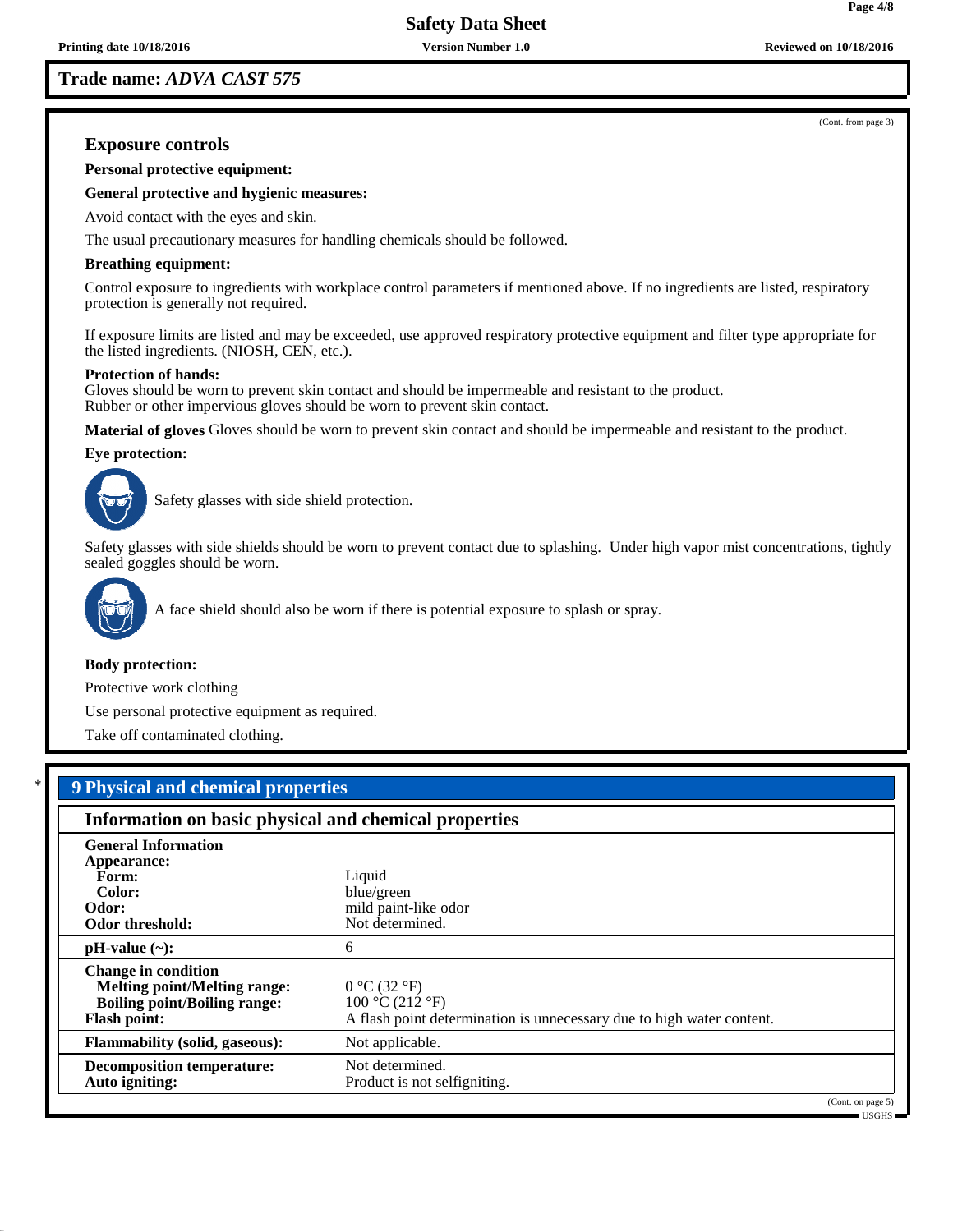## **Trade name:** *ADVA CAST 575*

|                                                          |                                               | (Cont. from page 4) |
|----------------------------------------------------------|-----------------------------------------------|---------------------|
| Danger of explosion:                                     | Product does not present an explosion hazard. |                     |
| <b>Explosion limits:</b>                                 |                                               |                     |
| Lower:                                                   | Not determined.                               |                     |
| <b>Upper:</b>                                            | Not determined.                               |                     |
| <b>VOC Content (max):</b>                                | Not applicable.                               |                     |
| Vapor pressure:                                          | $<$ 18 mm Hg                                  |                     |
| Density: $(\sim)$                                        | Not determined.                               |                     |
| <b>Relative density</b>                                  | 1.08                                          |                     |
| <b>Vapor density</b>                                     | Not determined.                               |                     |
| <b>Evaporation rate</b>                                  | Not determined.                               |                     |
| Solubility in / Miscibility with                         |                                               |                     |
| Water:                                                   | Fully miscible.                               |                     |
| Partition coefficient (n-octanol/water): Not determined. |                                               |                     |
| <b>Viscosity:</b>                                        |                                               |                     |
| Dynamic at 25 °C (77 °F):                                | $<1000$ cps (Brookfield)                      |                     |
| Kinematic:                                               | Not determined.                               |                     |
| Molecular weight                                         | Not applicable.                               |                     |
| <b>Other information</b>                                 | No further relevant information available.    |                     |

## **10 Stability and reactivity**

**Reactivity** Stable under normal conditions.

**Chemical stability**

**Thermal decomposition:** No decomposition if used according to specifications.

**Possibility of hazardous reactions** No further relevant information available.

**Conditions to avoid** No further relevant information available.

**Incompatible materials:** No further relevant information available.

**Hazardous decomposition products:** Carbon monoxide and carbon dioxide

**Additional information:** See section 7 for information on handling, storage and conditions to be avoided.

## \* **11 Toxicological information**

## **Information on toxicological effects**

**Acute toxicity:**

**Primary irritant effect:**

**on the skin:** No irritating effect expected

**on the eye:** No irritating effect expected

**inhalation:** No irritating effect expected

**Sensitization:** May cause an allergic skin reaction.

**Additional toxicological information:**

**Carcinogenic categories**

**IARC (International Agency for Research on Cancer) Human Carcinogenicity: Group 1- Positive, Group 2A- Probable, Group 2B- Possible, Group 3- Not Classifiable**

None of the ingredients is listed.

(Cont. on page 6) USGHS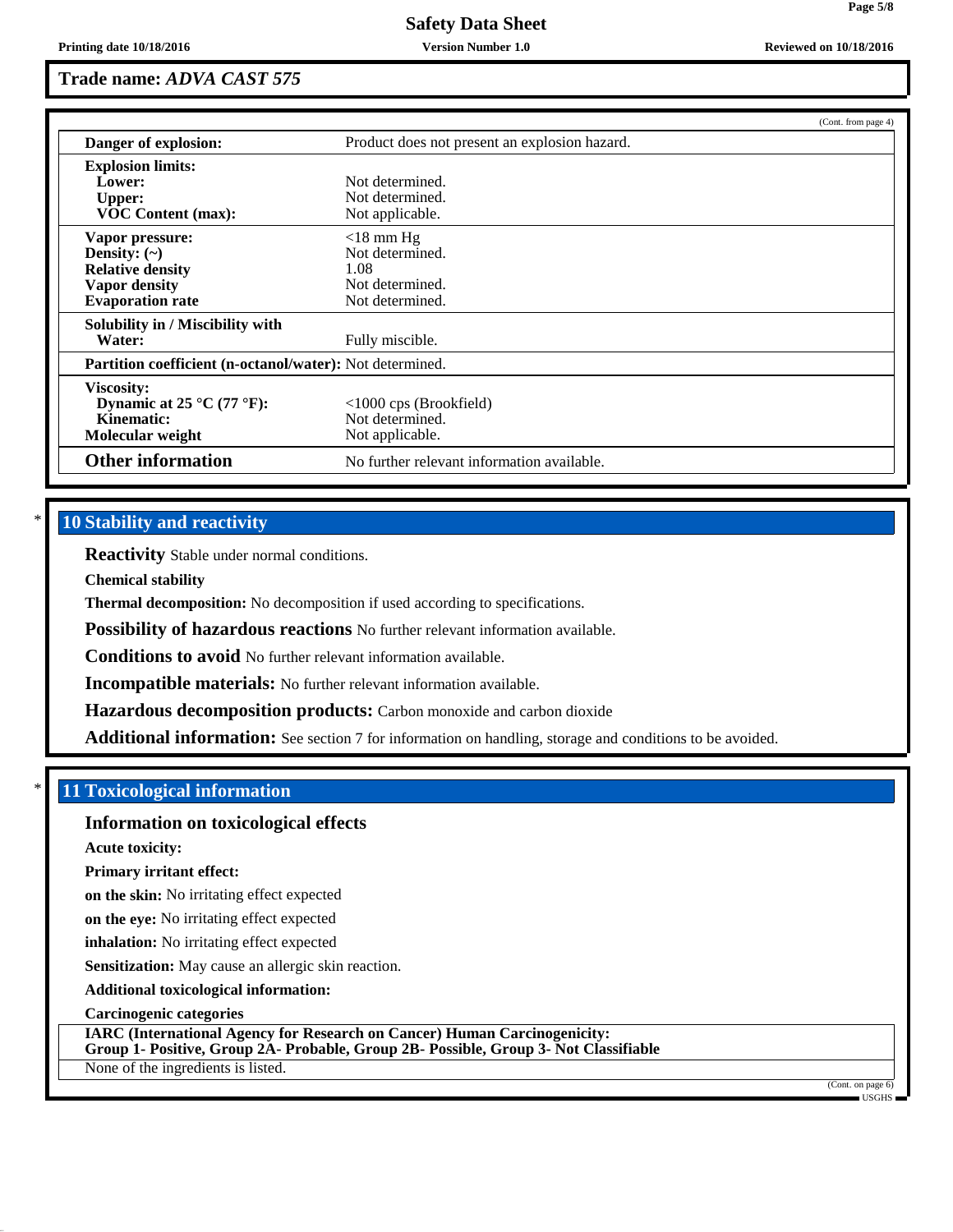## **Trade name:** *ADVA CAST 575*

(Cont. from page 5)

**NTP (National Toxicology Program)**

**K–Known to be carcinogenic, R–May reasonably be anticipated to be carcinogenic**

None of the ingredients is listed.

**OSHA-Ca (Occupational Safety & Health Administration)**

None of the ingredients is listed.

## **12 Ecological information**

### **Toxicity**

**Aquatic toxicity:** No further relevant information available.

**Persistence and degradability** No further relevant information available.

## **Behavior in environmental systems:**

**Bioaccumulative potential** No further relevant information available.

**Mobility in soil** No further relevant information available.

#### **Additional ecological information:**

General notes: Do not allow undiluted product or large quantities of it to reach ground water, water course or sewage system.

#### **Results of PBT and vPvB assessment**

**PBT:** Not applicable. **vPvB:** Not applicable.

**Other adverse effects** No further relevant information available.

## **13 Disposal considerations**

**Waste treatment methods** Comply with Federal, State and local regulations.

**Recommendation:**



Must not be disposed of together with household garbage. Do not allow product to reach sewage system.

## **Uncleaned packagings:**

**Recommendation:** Disposal must be made according to official regulations.

| <b>UN-Number</b>                  |                 |  |
|-----------------------------------|-----------------|--|
| DOT, IMDG, IATA                   | Not applicable. |  |
| UN proper shipping name           |                 |  |
| DOT, IMDG, IATA                   | Not applicable. |  |
| <b>Transport hazard class(es)</b> |                 |  |
| DOT, IMDG, IATA                   |                 |  |
| <b>Class</b>                      | Not applicable. |  |
| <b>Packing group</b>              |                 |  |
| DOT, IMDG, IATA                   | Not applicable. |  |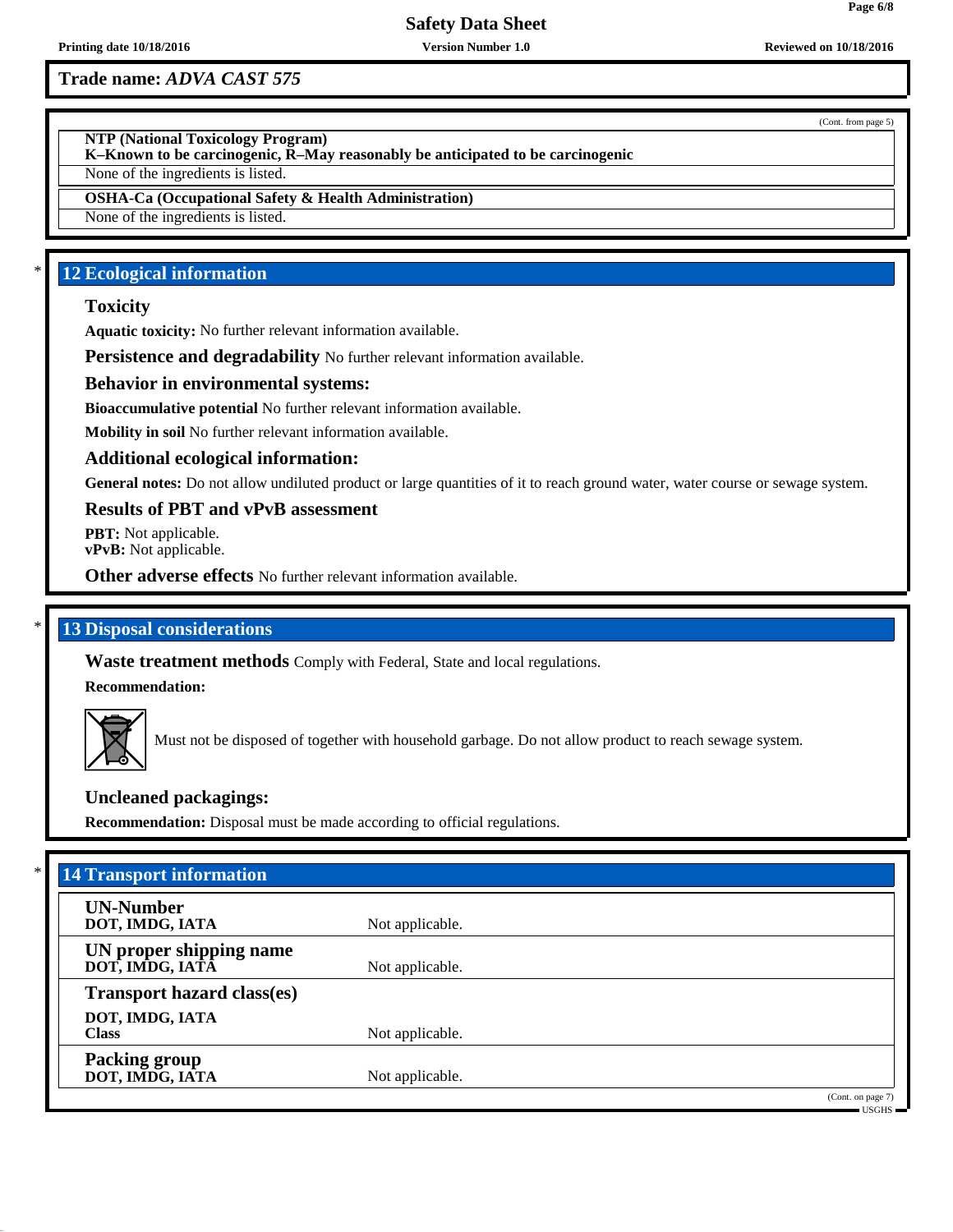**Page 7/8**

**Trade name:** *ADVA CAST 575*

|                                                                                                                 |                 | (Cont. from page 6) |  |  |
|-----------------------------------------------------------------------------------------------------------------|-----------------|---------------------|--|--|
| <b>Environmental hazards:</b><br><b>Marine pollutant:</b>                                                       | N <sub>0</sub>  |                     |  |  |
| <b>Special precautions for user</b>                                                                             | Not applicable. |                     |  |  |
| <b>Transport/Additional information:</b> Not classified as a dangerous good for transport by road, rail or air. |                 |                     |  |  |
| <b>DOT</b><br><b>Remarks:</b>                                                                                   | Not Regulated.  |                     |  |  |
| <b>IMDG</b><br><b>Remarks:</b><br><b>IATA</b>                                                                   | Not Regulated.  |                     |  |  |
| <b>Remarks:</b>                                                                                                 | Not Regulated.  |                     |  |  |
| <b>UN</b> "Model Regulation":                                                                                   | Not applicable. |                     |  |  |

## **15 Regulatory information**

**SARA (Superfund Amendments and Reauthorization Act)**

**Section 302/304 (extremely hazardous substances):**

None of the ingredients is listed.

**Section 313 Reportable Ingredients (Chemicals present below reporting threshold are exempt):**

None of the ingredients is listed.

**SARA Section 312/Tier I & II Hazard Categories:** Health Hazard - Respiratory or Skin Sensitization

**North America Chemical Inventory Status**

**TSCA (Toxic Substances Control Act - United States):**

All ingredients are listed or exempt from listing unless otherwise noted below.

**CEPA (Canadian DSL):**

All ingredients are listed or exempt from listing unless otherwise noted below.

**Right to Know Ingredient Disclosure:**

Polyacrylate Trade Secret

7732-18-5 Water

**California Proposition 65**

**Chemicals known to cause cancer:**

None of the ingredients is listed.

**Chemicals known to cause reproductive toxicity for females:**

None of the ingredients is listed.

**Chemicals known to cause reproductive toxicity for males:**

None of the ingredients is listed.

**Chemicals known to cause developmental toxicity:**

None of the ingredients is listed.

**Carcinogenicity Categories**

**EPA (Environmental Protection Agency)**

None of the ingredients is listed.

**TLV-ACGIH (THE American Conference of Governmental Industrial Hygienists)**

**Human Carcinogen - A1 Confirmed, A2 Suspected, A3 Unknown Relevance, A4 Not Classifiable**

None of the ingredients is listed.

**NIOSH-Cancer (National Institute for Occupational Safety and Health)**

None of the ingredients is listed.

(Cont. on page 8)

USGHS